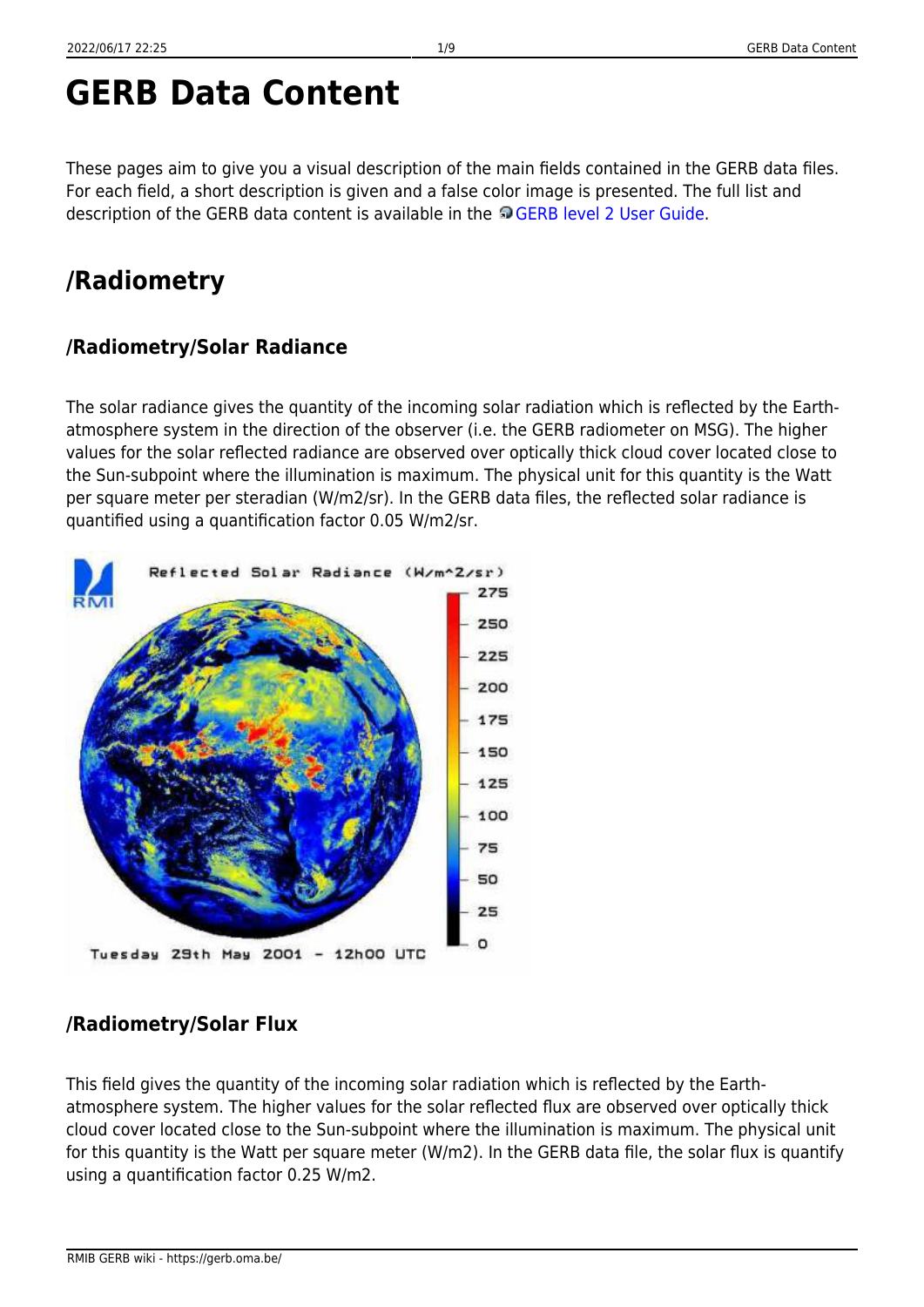

#### **/Radiometry/Thermal Radiance**

This field gives the quantity of energy thermally emitted by the Earth-atmosphere system in the direction of the observer (the GERB radiometer on MSG).The higher values for the thermal radiance are observed over hot desert areas under clear sky conditions. Clouds usually cause a decrease of the thermal emission from the Earth to the space (greenhouse effect of clouds). The physical unit for this quantity is the Watt per square meter per steradian (W/m2/sr). In the GERB data file, the thermal radiance is quantified using a quantification factor 0.05 W/m2/sr.

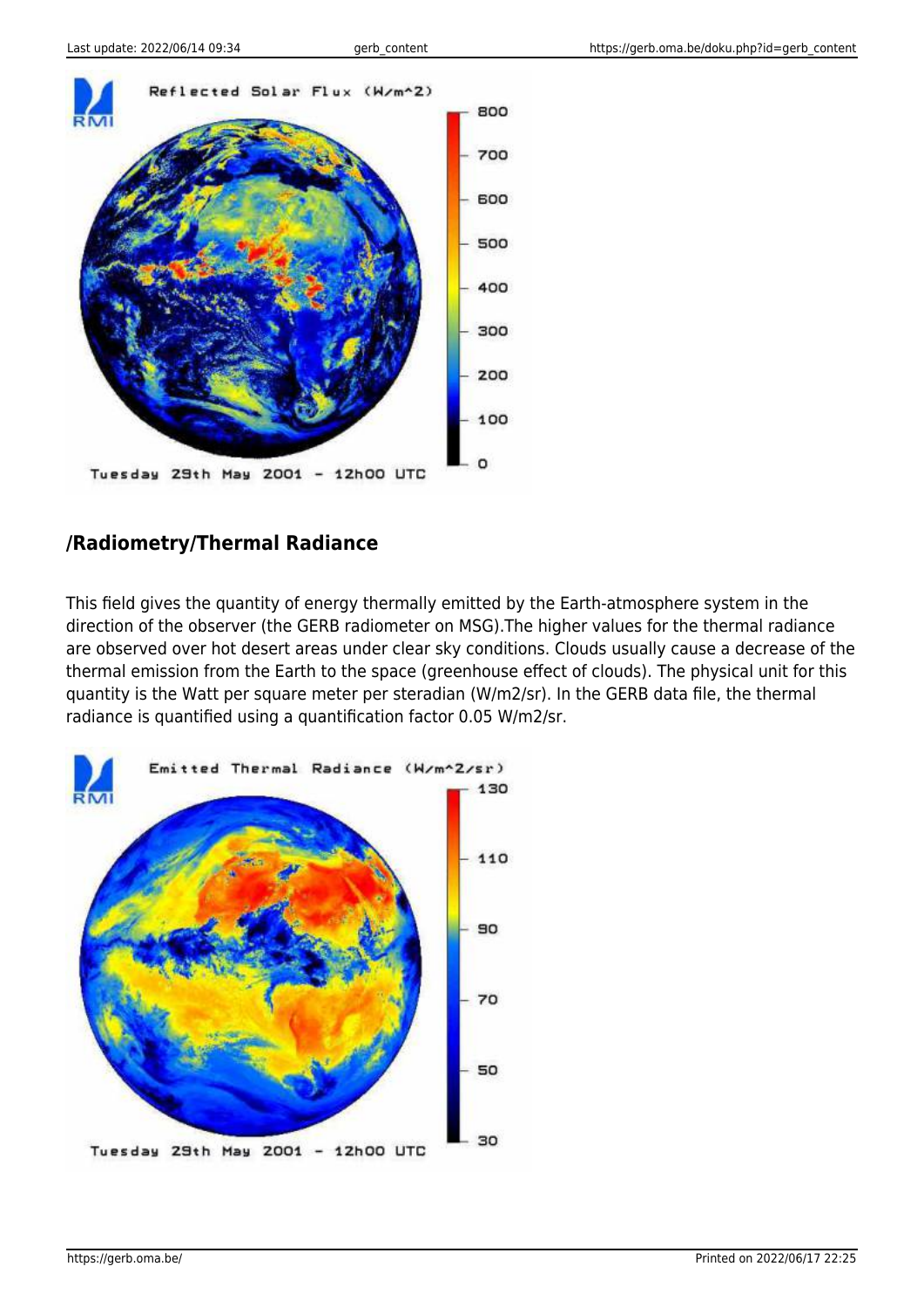#### **/Radiometry/Thermal Flux**

This field gives the quantity of energy thermally emitted by the Earth-atmosphere system. The higher values for the thermal flux are observed over hot desert areas under clear sky conditions. Clouds usually cause a decrease of the thermal emission from the Earth to the space (greenhouse effect of clouds). The physical unit for this quantity is the Watt per square meter (W/m2). In the GERB data file, the thermal flux is quantify using a quantification factor 0.25 W/m2.



# **/Scene Identification**

#### **/Scene Identification/Cloud Cover**

This field estimates the percentage of the pixel surface which is covered by cloud. The cloud cover is expressed in percent. The range is then [0:100] by step of 1%.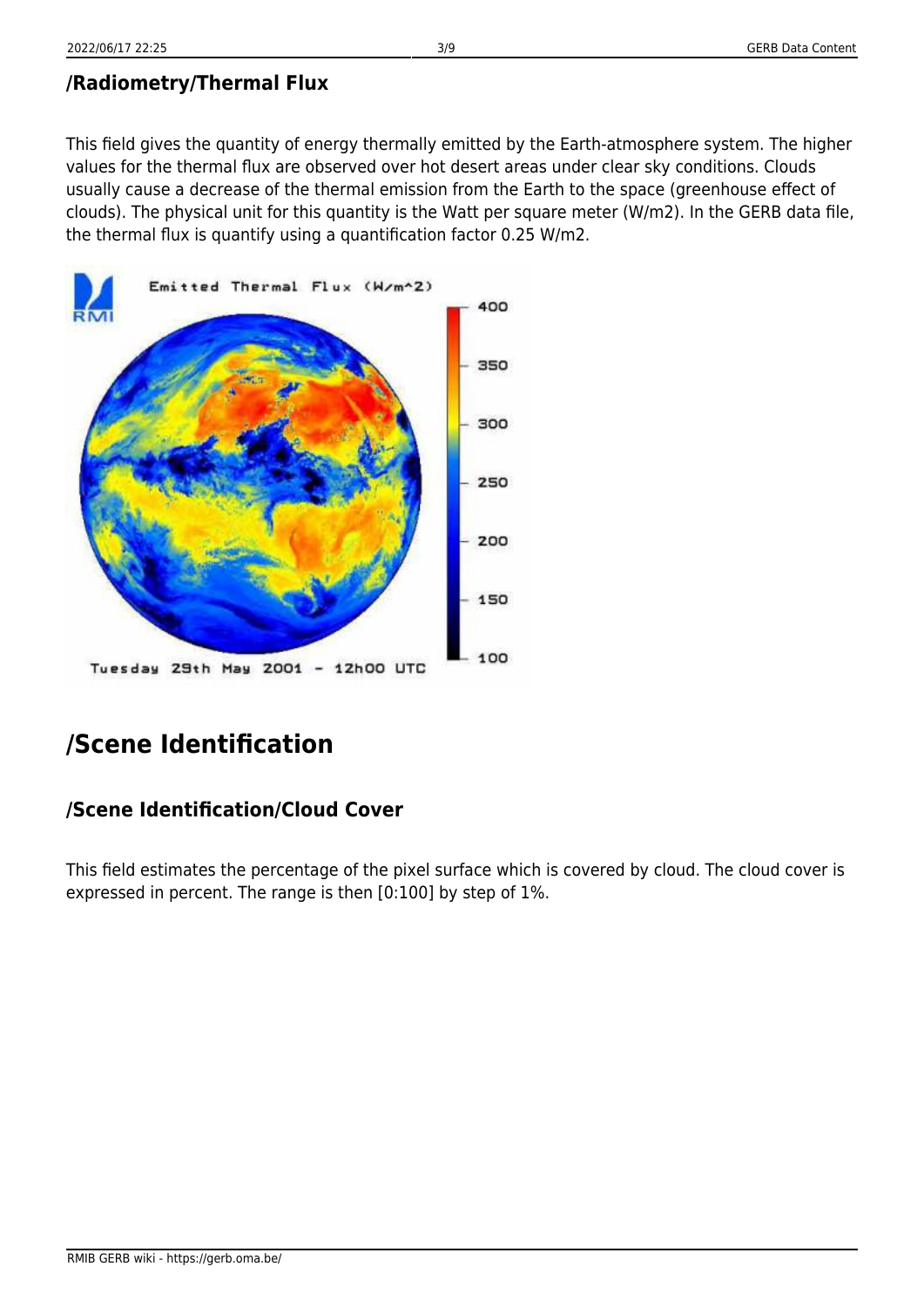

## **/Scene Identification/Cloud Optical Depth (logarithm)**

Not available at the moment.

#### **/Scene Identification/Cloud Phase**

This field estimates the fraction of clouds which have ice phase for each data pixel. Obviously, this ratio is not defined for cloud free pixel (pixel with cloud cover  $= 0.0$ ). In this case, the cloud phase is set to 0. The cloud phase is expressed in percent. The range is then [0:100] by step of 1%. The 0% value corresponding to pixels with only water cloud and the value 100% corresponding to pixels covered only by ice clouds.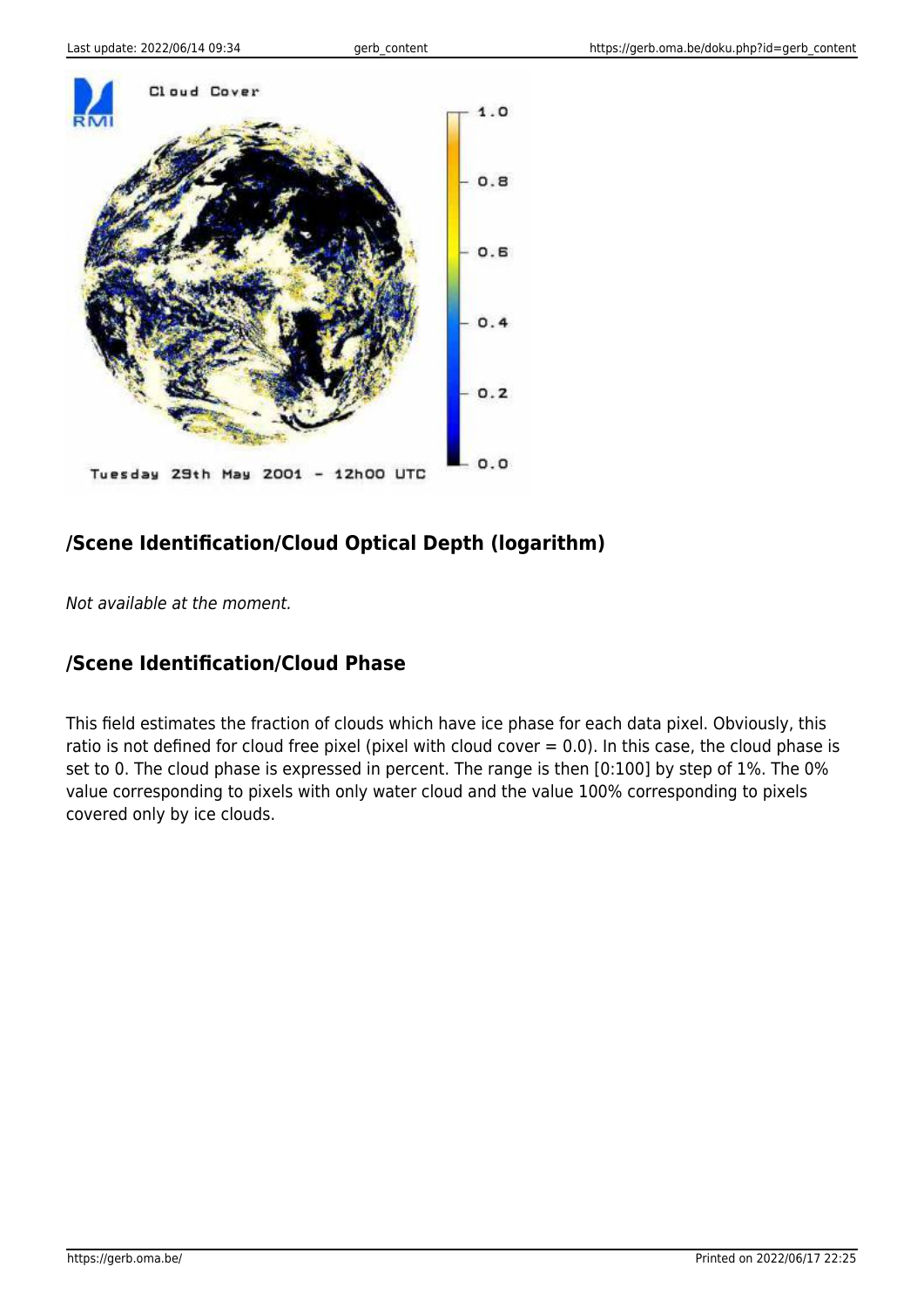

### **/Scene Identification/Surface Type**

This field gives a rough classification of the type of surface. This classification is the one used to derive the CERES-TRMM Angular Dependency Models. The code is given in the table hereafter.



#### **Code for Surface Type**

|    | $ \mathsf{value} $ surface type |
|----|---------------------------------|
| ۱n | undefined                       |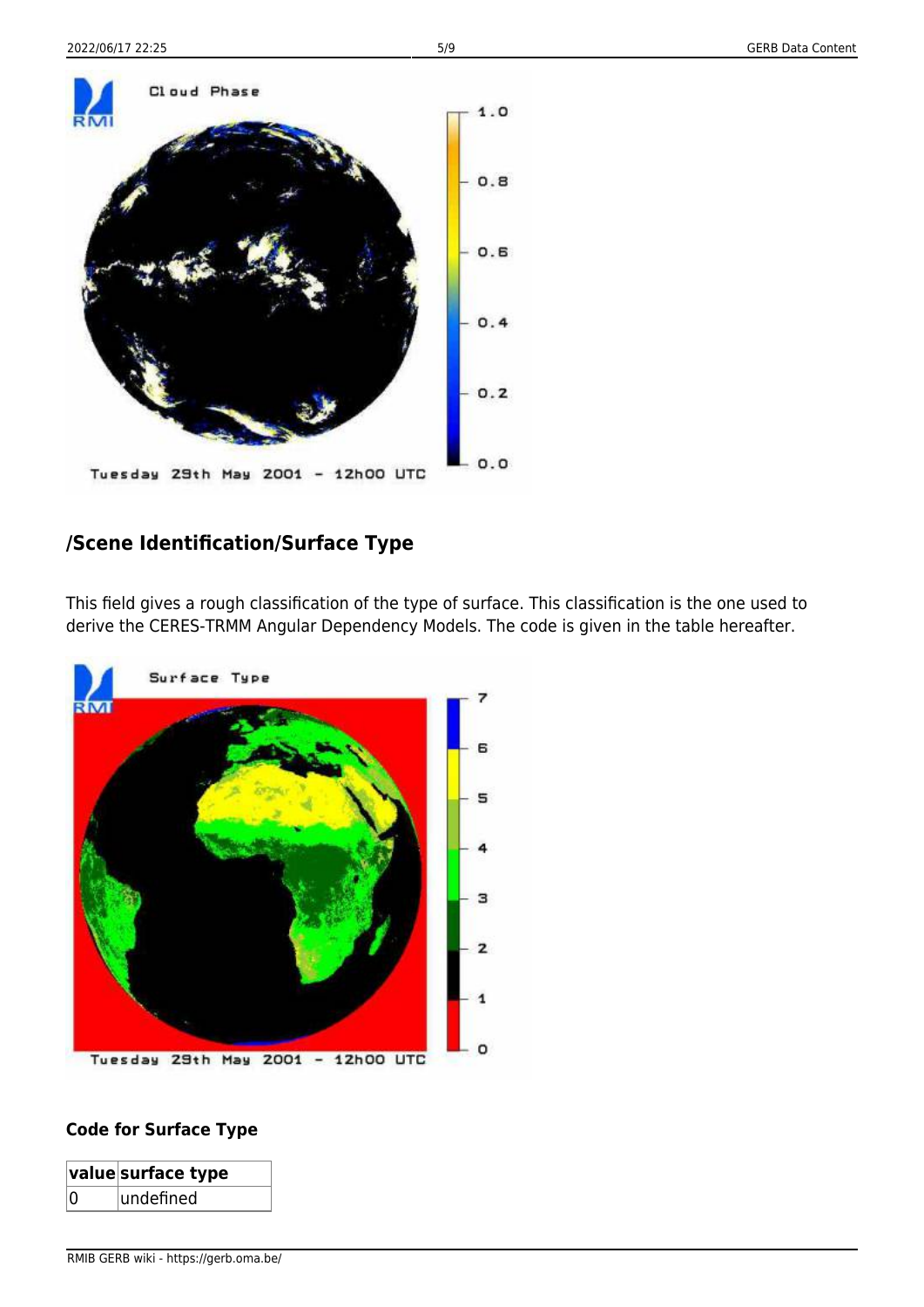|      | value surface type   |
|------|----------------------|
| 1    | Ocean                |
| 2    | Mod-Hi Tree/Shrub    |
| 3    | Low-Mod Tree/Shru    |
| 4    | Dark Desert          |
| 5    | <b>Bright Desert</b> |
| ่ คิ | Snow and Ice         |

### **/Scene Identification/Solar Angular Dependency Model**

This field gives the label of the ADM used to convert the solar reflected radiance into the corresponding flux. As the CERES-TRMM ADMs set is used for the GERB solar radiation, the label is the same as the one used by the CERES team.



#### **CERES-TRMM Code**

The code is available on the web site of the CERES inversion group (led by Norman Loeb).

#### [CERES-TRMM code](https://ceres.larc.nasa.gov/data/angular-distribution-models/)

| value    | scene                   |
|----------|-------------------------|
| 0        | undefined               |
| $1 - 10$ | clear ocean             |
| 11-14    | lclear land             |
| 15-350   | cloud over ocean        |
|          | 351-590 cloud over land |
| 591      | snow                    |
| 1001     | Averaged model          |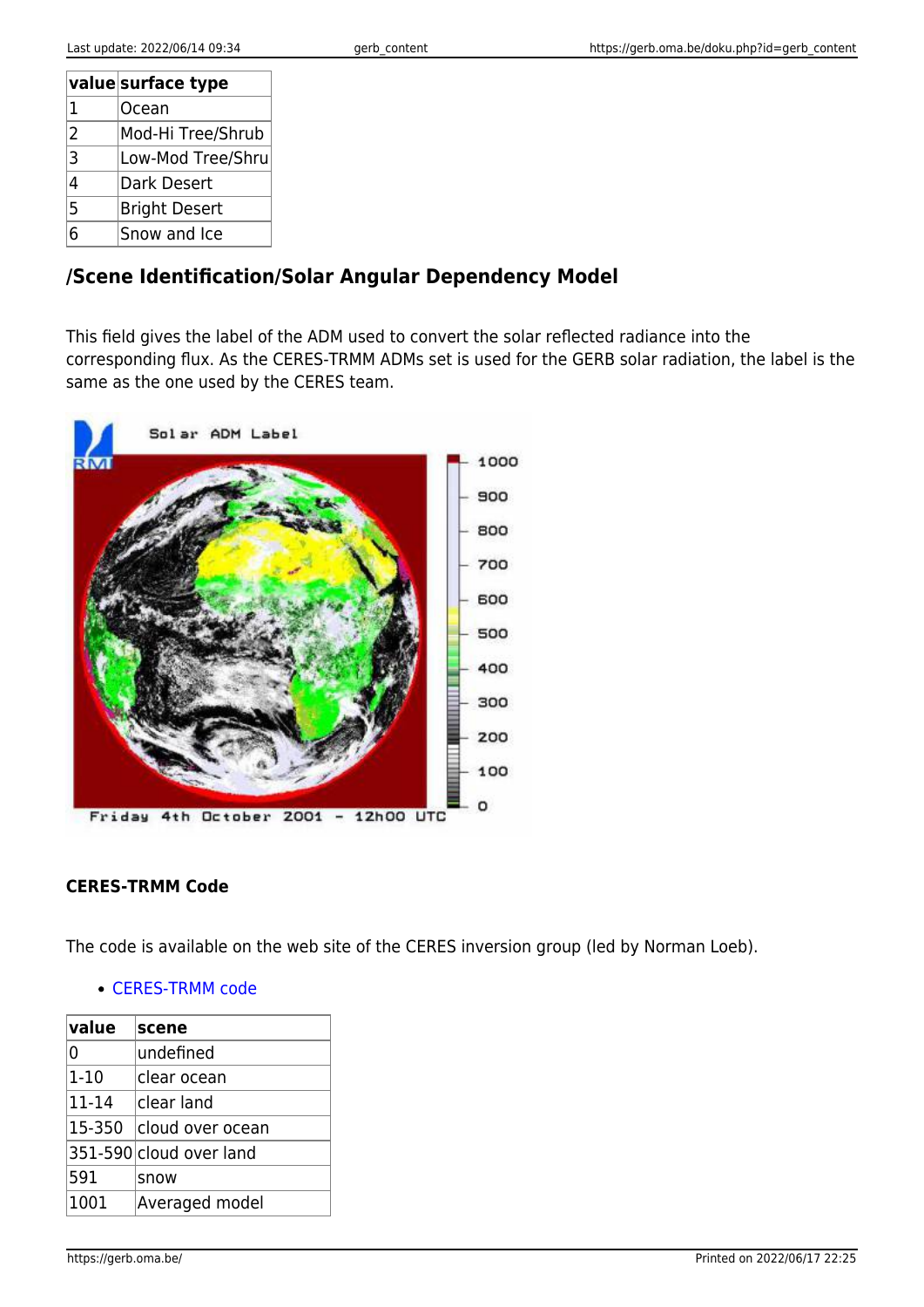| $\sf value$ | <b>Scene</b>                      |
|-------------|-----------------------------------|
| 1002        | Lambertian model $(R=1)$          |
| 1003        | $\overline{\text{No flux (F=0)}}$ |

# **/Angles**

### **/Angles/Viewing Zenith**

This field gives zenith angle of the GERB instrument (the observer) for each pixel in the data file. The physical unit for this quantity is the degree. In the GERB data file, the viewing zenith angle is quantified using a quantification factor 0.1 degree.



#### **/Angles/Solar Zenith**

This field gives zenith angle of the Sun for each pixel in the data file. The physical unit for this quantity is the degree. In the GERB data file, the solar zenith angle is quantified using a quantification factor 0.1 degree.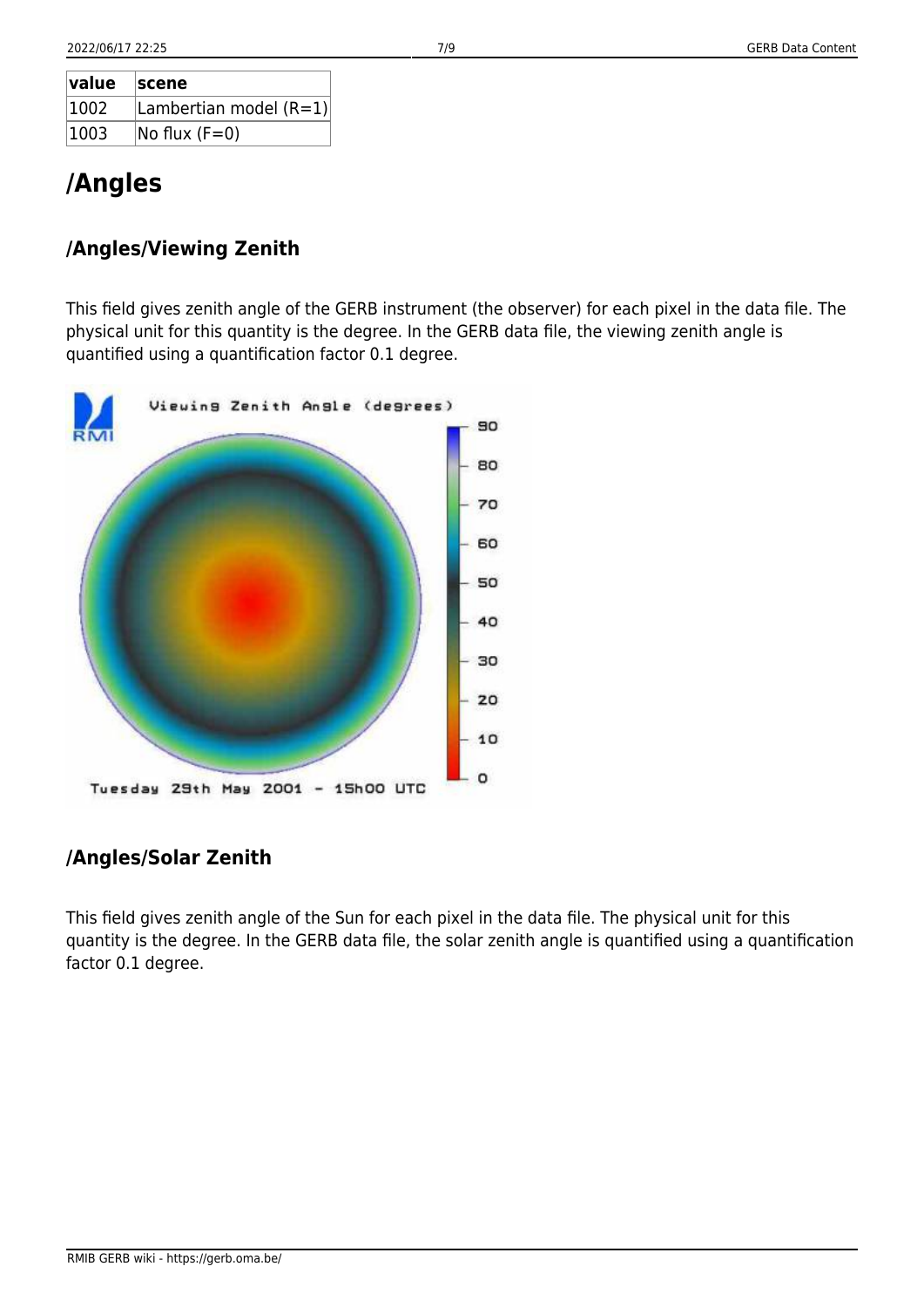

#### **/Angles/Relative Azimuth**

This field gives the difference in azimuth between the Sun direction (the light) and the GERB instrument (the observer). The physical unit for this quantity is the degree. In the GERB data file, the relative azimuth angle is quantified using a quantification factor of 0.1 degree.